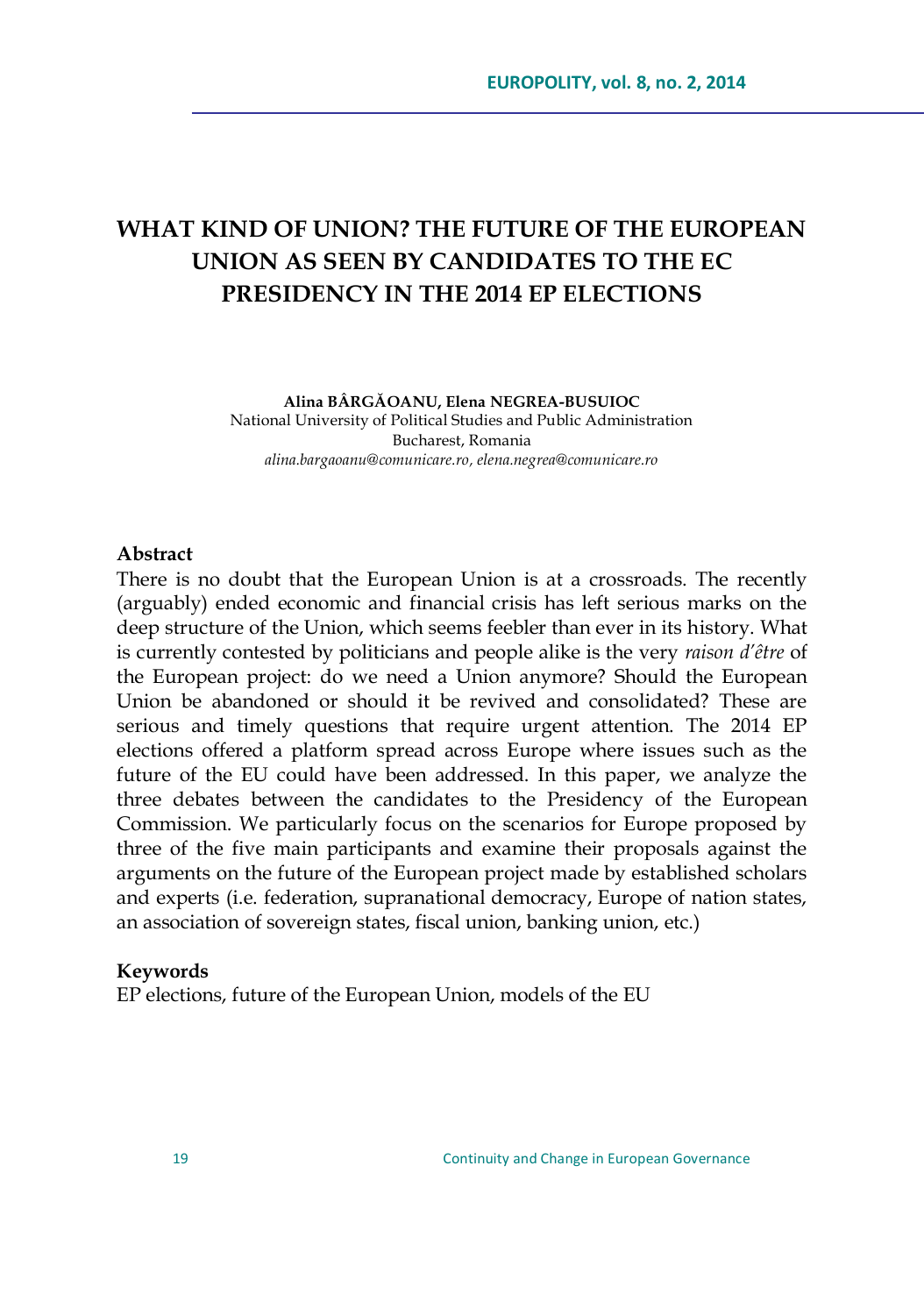### **1. INTRODUCTION**

Today's European Union is a fuzzy, unclear, goal-lacking structure undermined by the policy mistakes, bad economic reasoning and state-centred decision-making that more often than not has simply disregarded public consultation. The crisis has triggered disaffection among member states and has shaken the very idea of European unification that had originally stirred the pioneers of the Union to action. The crisis has impacted the European Union at all levels – political, economic, social – and the measures proposed to overcome it, particularly the austerity policies, have led to severe cuts to public spending and services, to failing incomes, high unemployment and deterioration of living standards in the countries that have been doubly hit by the crisis and austerity, too. Naturally, austerity policies have generated popular resentment and strong discontent with the Union. Furthermore, the significantly different ways in which member states (and especially the Eurozone countries) viewed the (counter-) productive nature of the imposed policies of austerity have contributed to the deepening of the gap between richer and poorer countries, between North and South, between responsible and irresponsible states. These powerful oppositions have been reflected in the Us *vs*. Them rhetoric of "the thrifty North and the lazy South" (Bohle 2010, 8) that is so widespread in the public discourse.

However, there is a silver lining in all this increasing irritation and contempt towards the EU's response to the crisis. While admitting that the EU has not yet found a strategy for exiting the crisis, there are voices who stress that the European project should be granted the needed support and that it should be redesigned according to the new political, economic and social realities of the global world. One of the enthusiastic supporters of the EU, Jürgen Habermas has mentioned in an interview that "Greece's debt crisis has had a welcome political side-effect" (Jeffries 2010, 8), in the sense that it has reinvigorated the debate over the future of Europe; the central problem of economic and political unification has been brought back to the fore.

The economic crisis has resurrected the old inquiry of the *finalité* of the European unification project: what kind of Europe? In an editorial in *The Guardian*, Ulrich Beck remarked that the crisis of the European Union could be turned into an opportunity for democracy (*The Guardian,* November 2011). Will Europe become a transnational democracy? A federal state? Will it become a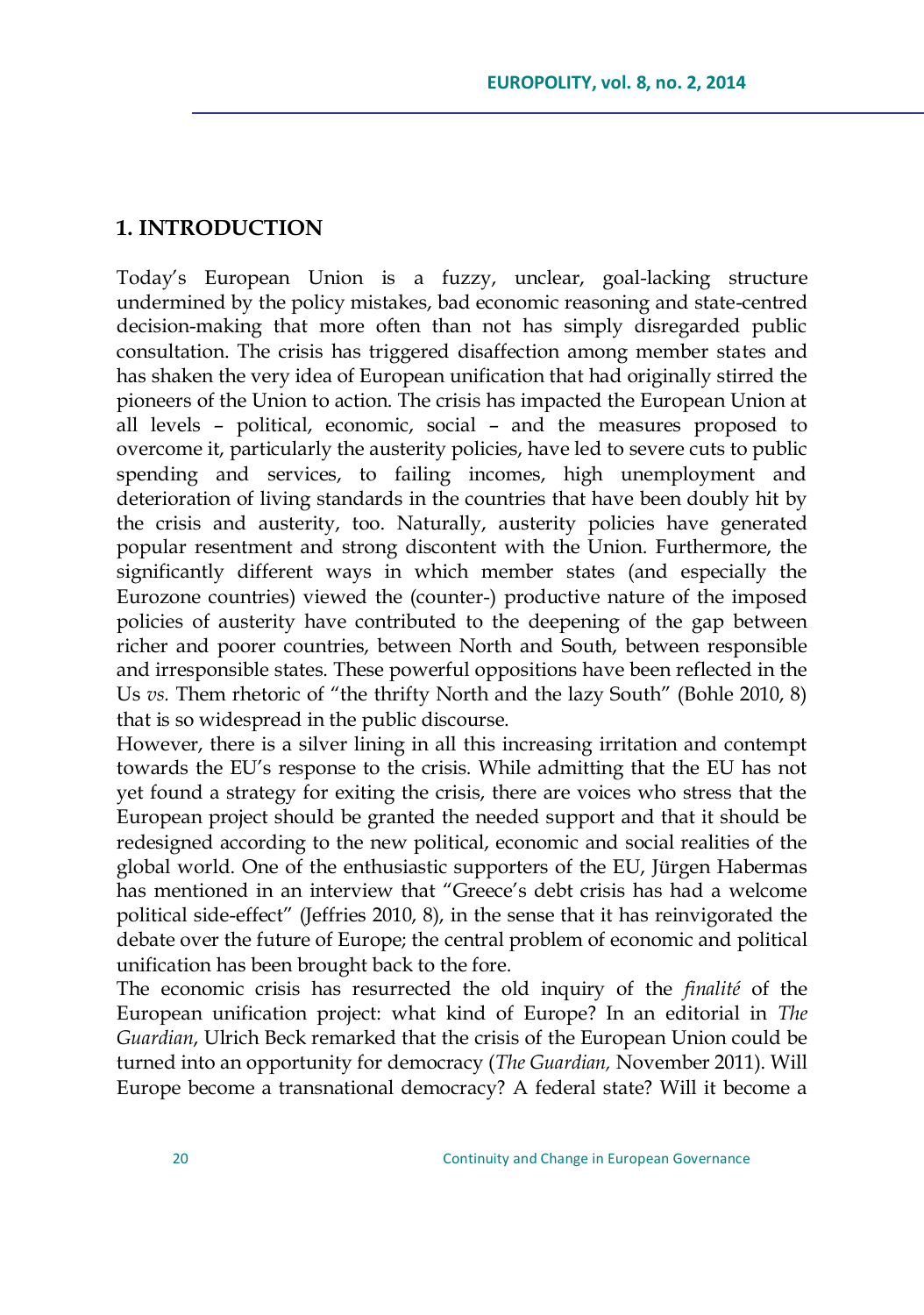transnational democracy "overcoming social division and stratification within a global society" (Habermas 2003, 99)? Or will it transform into a more sophisticated intergovernmental organization? These are questions raised by both the critics and the supporters of the European project and they are well timed in a period of uncertainty and serious concern about the future of the European Union. A firm grasp of the pros and cons of European integration is required and the results of the analysis need to be presented and further discussed with both decision-making actors in member state and, more importantly, citizens across Europe. Who else than the elected President of the European Commission (EC), the executive body of the EU, would be more suited to lead the efforts to combat the lack of vision of the European project and to propose solutions to consolidate its viability? In this paper, we use discourse analytical tools to examine what and how have the candidates to the 2014 elections for EC presidency communicated about their vision of a united Europe. We analyze candidates' proposals for the future European integration against the models of conceptualizing the European Union, as described in the literature.

# **2. CONCEPTUALIZING THE EUROPEAN UNION: STATEHOOD-CENTERED AND INTERGOVERNMENTAL INTERPRETATIONS**

Defining the EU is a difficult task; a useful starting point in attempting to describe the Union is to compare it with the most important type of political organization that exists – the state. To a certain extent, the EU displays a number of typical characteristics of statehood. Therefore, the concept of state is helpful in understanding and promoting the nature of the EU. Thus, the key characteristics of the state – territoriality, sovereignty, legitimacy and monopoly of governance (Nugent 1999) – are present with the EU, although in a partial and limited way. To the traditional statehood-centred conceptualization of the Union, an intergovernmental perspective is added, which helps provide a view of the EU as voluntarily based cooperation between national governments that agree to work together for reasons of mutual benefit. To the current stage of its development, the EU has progressed beyond the strict cooperation of member states favoured by economic and political mutual advantages. The Union has incorporated many of the features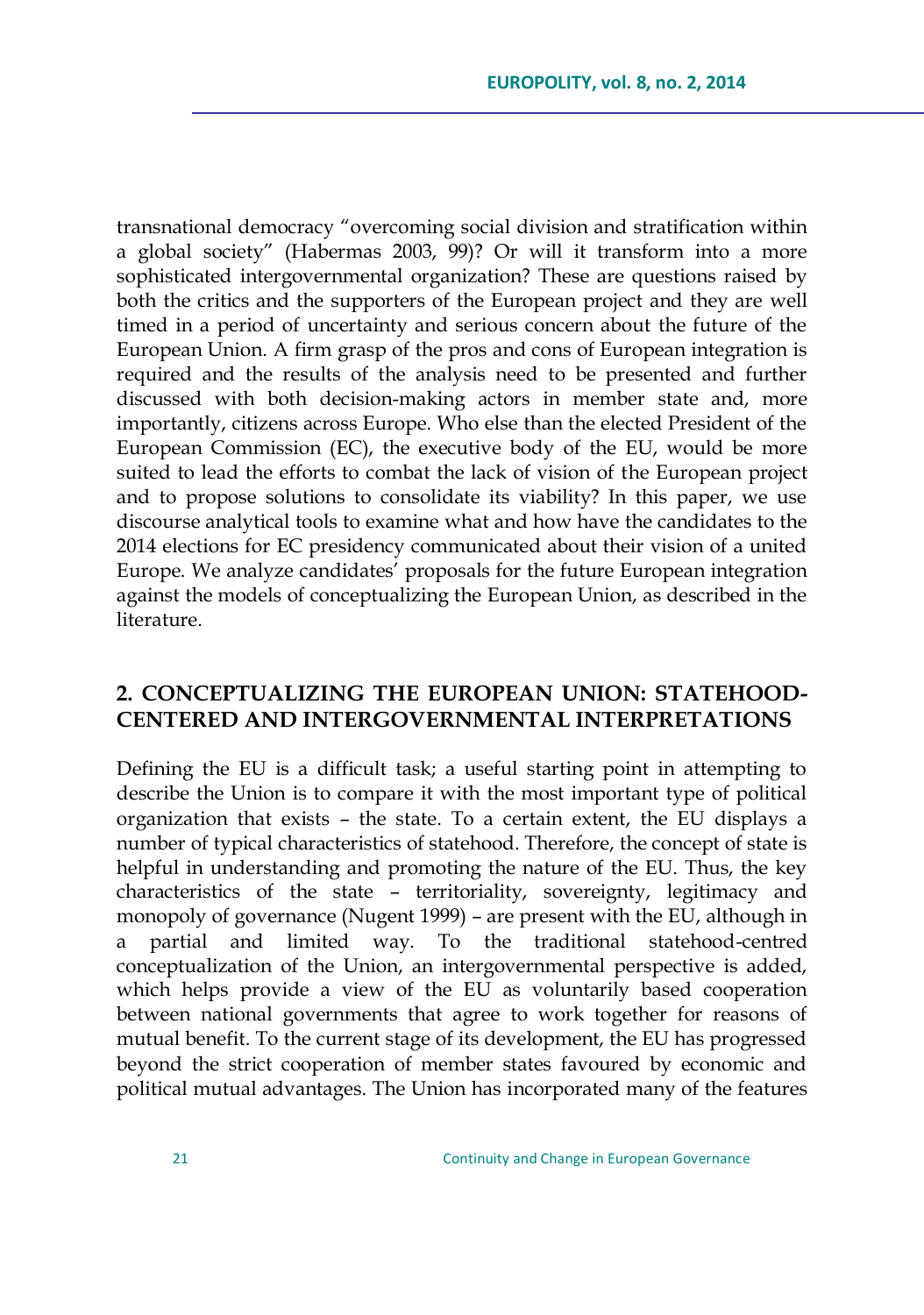of a supranational unit into its structure and functioning. Nonetheless, there is still evidence (usually surfacing in times of crisis) of self-interested decisions made by member states with respect to various EU-related policies and actions. Perhaps the most difficult to solve shortcoming of the EU as an intergovernmental organization is that, within this type of arrangement, "political calculations are driven by domestic concerns" (George and Bache 2001, 13). Replacing the state-centred political calculations with the EU-centred political decision-making is an arduous journey that the national government representatives together with EU officials have to make together.

As far as the more commonly used conceptualizations of the EU are concerned, we will briefly outline three of them. First, the federalist model; there has been a constant preoccupation, and disagreement, at the same time, among member states with respect to a prospective evolution of the EU into a federation. There was even a clash between the UK government and other member state governments whether such a provision should be included in the Maastricht Treaty or not (Nugent 1999). The Union does display some federal traits, while, at the same time, falling short in some respects of the federal model. Power is divided between central decision-making institutions (e.g. the European Council, the EC, the EP, etc.), the nature of decisions made at the level of the EU is specified in official documents and there is a supreme judicial authority (the European Court of Justice). However, despite the fact the power is divided, the policy balance is tilted towards the member states. For instance, there are still cases where the unanimity rule applies in the Council (e.g. enlargement, fiscal policies), although the responsibility of the respective policies lies with the European Commission. Finally, a major difference between the EU and a federal state is that there are policy areas that normally are the responsibility of central authorities, but in the case of the EU these areas are primarily national responsibilities (e.g. security and defence, foreign affairs). In light of these facts, it appears that a more appropriate way of labelling the EU would be as a confederation, a union of sovereign nation states defined by treaty and in which supranational institutions exist, but their power is dependent on the power of their counterparts in national states (Nugent 1999).

The second model that we briefly discuss here is the state-centric one advanced by those who take an intergovernmental approach to the integration process. From an intergovernmental point of view, the EU as a supra-national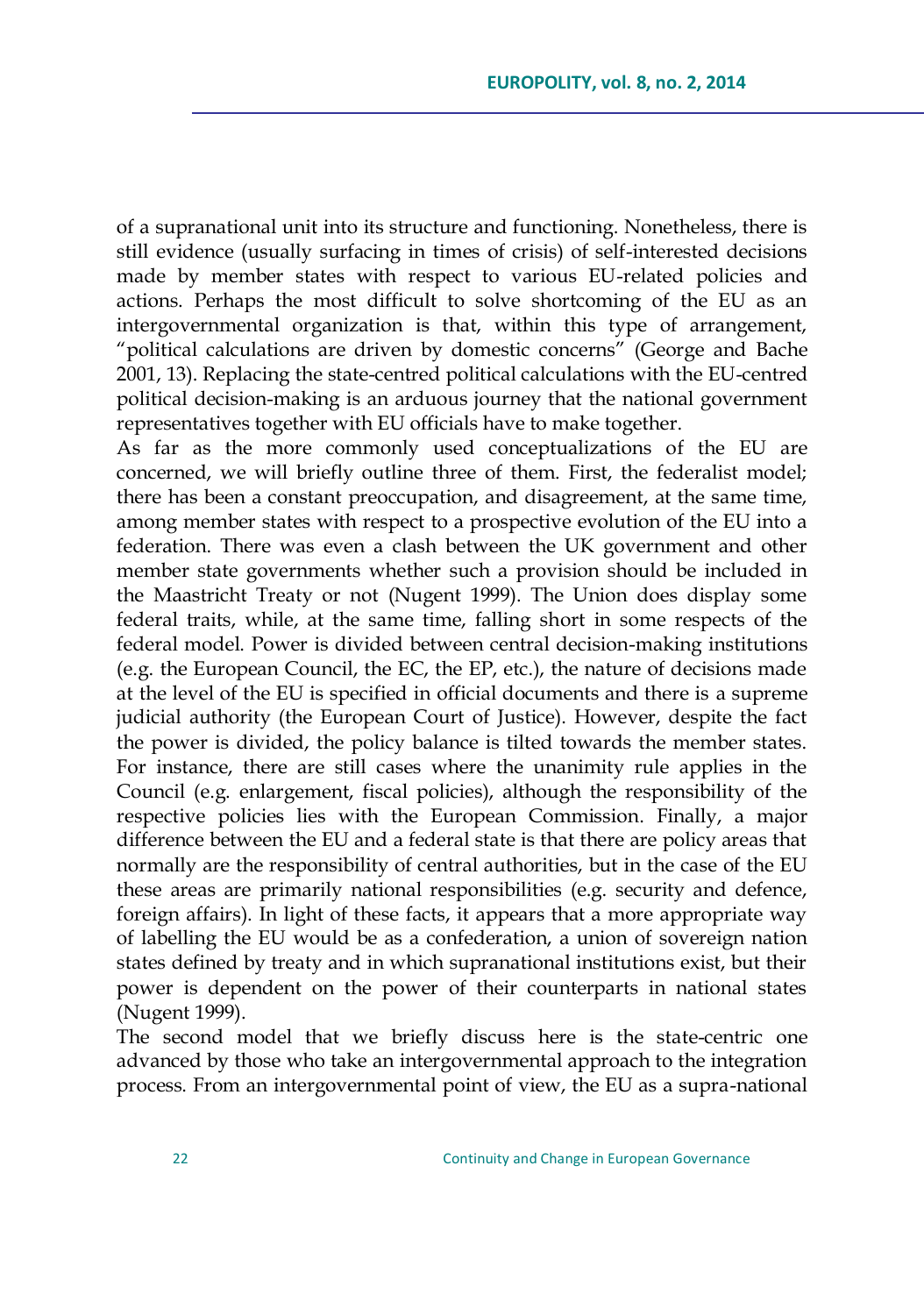structure rests on nation states that have chosen to cooperate for precise purposes, provided that this cooperation serves their interests. Consequently, no government is obliged to accept any decision made at the EU level on issues to which they express an opposition. National governments control the overall direction in which the EU should develop. Supranational institutions (the EC, the European Court of Justice, the EP) do not have powers in their own right, instead they function as "agents and facilitators of the collective will" (Nugent 1999, 498).

Finally, the multi-level governance model conceives the EU as a polity in which power and influence are exercised at multiple levels of government. In contrast to the intergovernmental view in which national governments could ultimately limit the power of EU institutions, in the case of multi-level governance, supranational European institutions are created to assist nation governments, but they are not under close control of the latter. Critics of the multi-level governance model focus on the difficulty to secure unanimous agreement among member states that could facilitate the functioning of supranational institutions (George and Bache 2001, 26).

These three commonly used approaches to conceptualize and explain the EU attempt to adapt democratic models of governance from state-level to European-level. However, such a transference is not unproblematic since there are significant and apparently insurmountable differences between the inherent features of statehood and the structure and operation of the EU.

# **3. THE EUROPEAN UNION AND THE PARADOX OF DEMOCRATIC DEFICIT**

Much scholarly debate over the functioning and the performance of the EU is organized around the existence of the so called 'democratic deficit'. However, when it comes to pinpointing what precisely the democratic deficit is, how it is manifested within the EU and how it impacts upon the future of the integration process, many opinions arise and it is rather difficult to find the lowest common denominator of such points of view. Summarizing the discussions so far, we can explain the EU's democratic deficit in terms of ineffective performance of EU democratic politics (Koopmans and Statham 2010), lack of responsibility and accountability of EU decision-makers (Trenz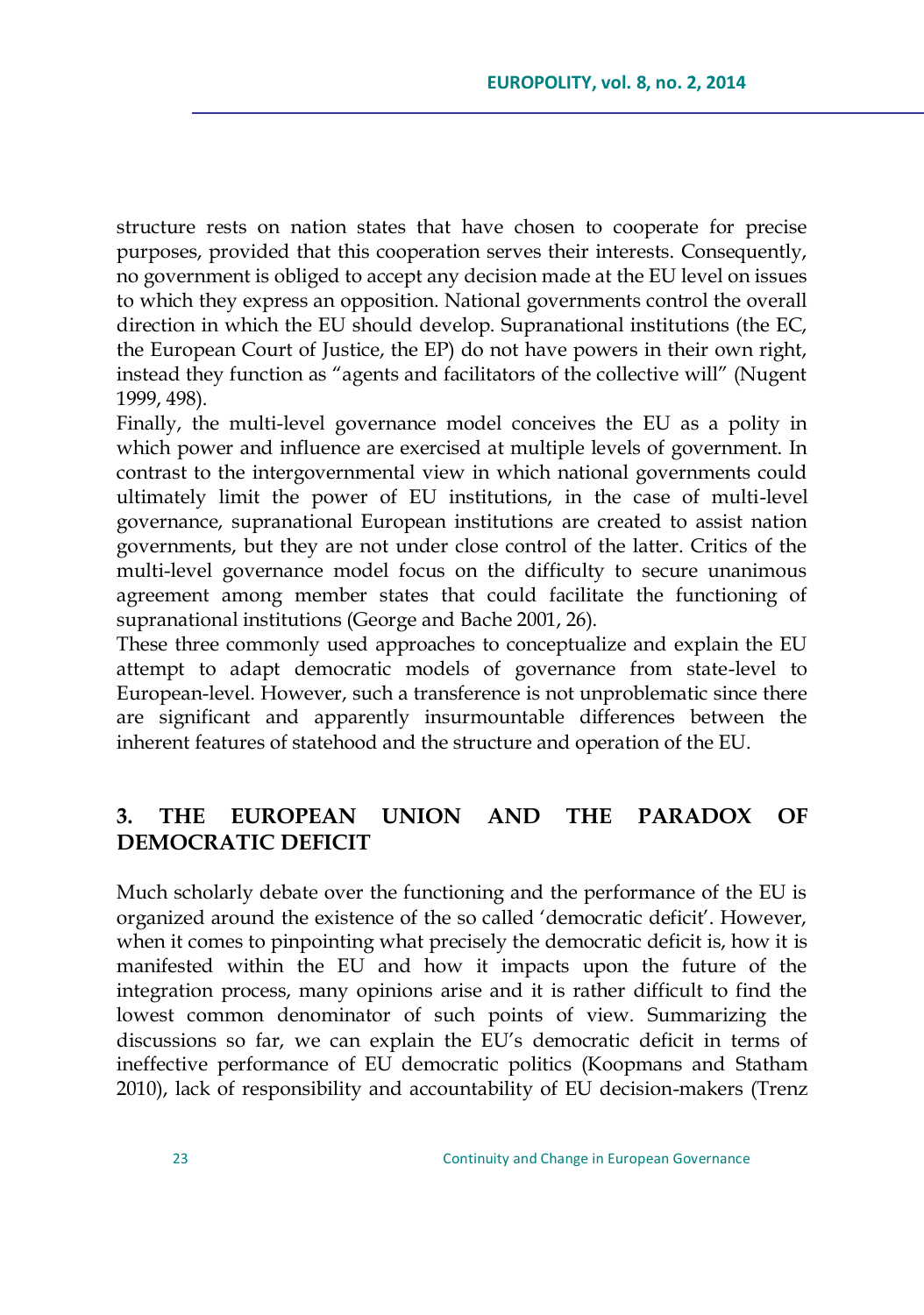and Eder 2004; Scharpf 2003), the increasing legitimacy crisis of the Union (Scharpf 2003, 2012), the weaknesses and the institutional deficit of the Eurozone exposed by the crisis (Habermas 2011). Furthermore, Habermas considers that the democracy deficit is also directly connected to European leaders' continuously decreasing devotion to the European integration project and to the idea of a genuine federal union. It seems that the European leaders experience a *fatigue*, which makes them focus less on solutions to the current problems of the Union and more likely to dodge them (Habermas 2012).

Since there is no unifying account of the EU's democratic deficit, and there is even less consensus over the solutions to this problem, alternative radical proposals concerning the matter under discussion have been put forward. According to Moravcsik, such democratic deficit is a myth, "whether we define it as an absence of public accountability or as a crisis of legitimacy" (Moravcsik 2008, 340). Moreover, he adds that "there is little evidence that the EU suffers from a fundamental democratic deficit‖ (Moravcsik 2002, 621).

However, the intensification of the debate over the democratic deficit of the EU has proven to be beneficial to the process of democratizing the Union. This is the "paradox of democracy within the EU" (Trenz and Eder 2004, 7): the discourse on the democratic deficit is itself part of the European public sphere, of the public communication of EU-related issues, which contribute to the unfolding of the process of democratization within the EU.

In addition to the democratic deficit (and as a proof of its existence), growing voices from the academic community have warned about the absence of a genuine ‗European *demos*' (Trenz and Eder 2004; Moravcsik and Sangiovanni 2002; Eriksen 2009). The flourishing literature in the field shows an evolution of the views on the possibilities of existence of a European public from "stark" pessimism – no European demos – to stark optimism – a European demos *sui generis* (de Beus 2010, 32). Some scholars even admit that the lack of a European public is perpetuated by the fact that discourse on the topic is deprived of mobilizing power. Thus, "in order to give individuals a reason to care about EU politics, it is necessary to give them a stake in it – a fact that many discussions of a *demos*, 'we-feeling', 'community', and 'constitutional patriotism' elide (Moravcsik 2002, 616).

The question of the absence of a European demos is relevant to the prospects of democracy within the EU. A more pronounced democratic deficit within the EU results in a greater remoteness of the Union from its citizens, which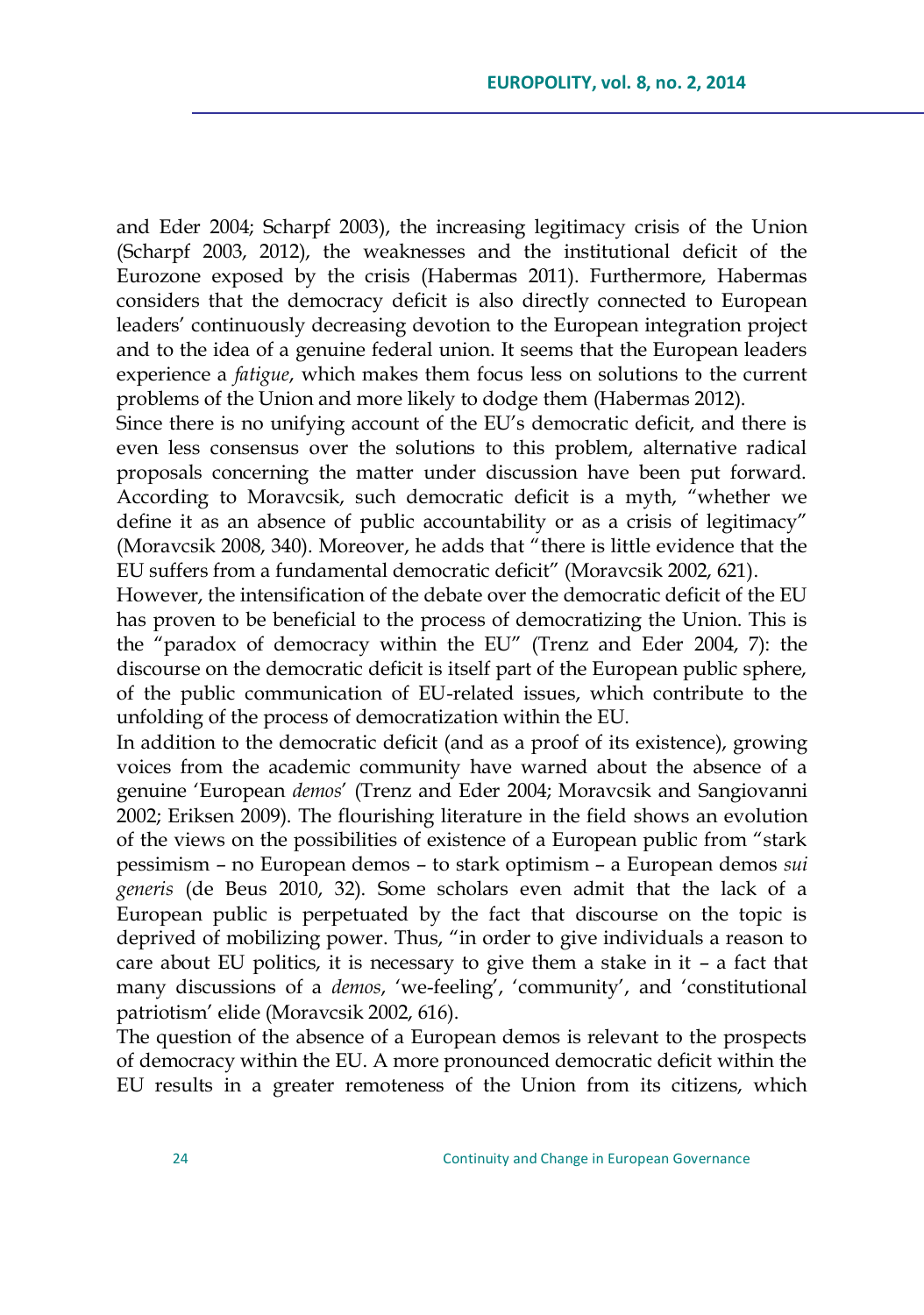naturally leads to a decrease in solidarity. European solidarity is a question of specific mechanisms, of common interests and of shared responsibility of all member states; at the same time, solidarity is also a matter of communicating and sharing common experiences in the EU. The crisis has contributed to the exacerbation of the 'solidarity deficit' within the EU, and especially within the countries of the Eurozone that have been severely hit by the financial and economic downturn. Additionally, political detachment from the popular voice, lack of supervision and accountability in the decision-making process and the absence of a homogenous European *demos* have led to a crisis of both input legitimacy – people's consent and agreement with EU's policies and actions – and output legitimacy – the results of EU's actions and their acceptance by the people (Scharpf 1998, 2003, 2012; Moravcsik and Sangiovanni 2002). The acknowledgement of the democratic deficit currently characterizing the European Union has led to subsequent calls for redemocratization (Eriksen 2009).

### **4. MONITORING THE DEMOCRATIC EUROPEAN UNION**

There are several criteria for auditing the democratic practices in the European Union; however, the elections to the European Parliament provide the primary mechanism for monitoring democracy and, more importantly, for attributing accountability within the Union (Hobolt and Tilley 2014). The EP elections offer European citizens the opportunity to assess the performance of the EU and the results of such assessment could undermine the output legitimacy of the EU and the public support for European integration (Scharpf 2003). Democratic theories describe elections as a control and sanctioning mechanism exercised by voters who either reward of punish the performance of governments and politicians. By means of elections, voters assign responsibility and attribute blame for what they consider inefficient policies and bad governance. However, assigning responsibility and blaming are no clear-cut tasks, especially within supra-national political entities such as the EU, where voters are often confused by the multiple levels of government which they are supposed to evaluate and assign responsibility to for particular policies and actions. Despite successive treaty reforms aimed at consolidating democratic accountability and reducing democratic deficit within the EU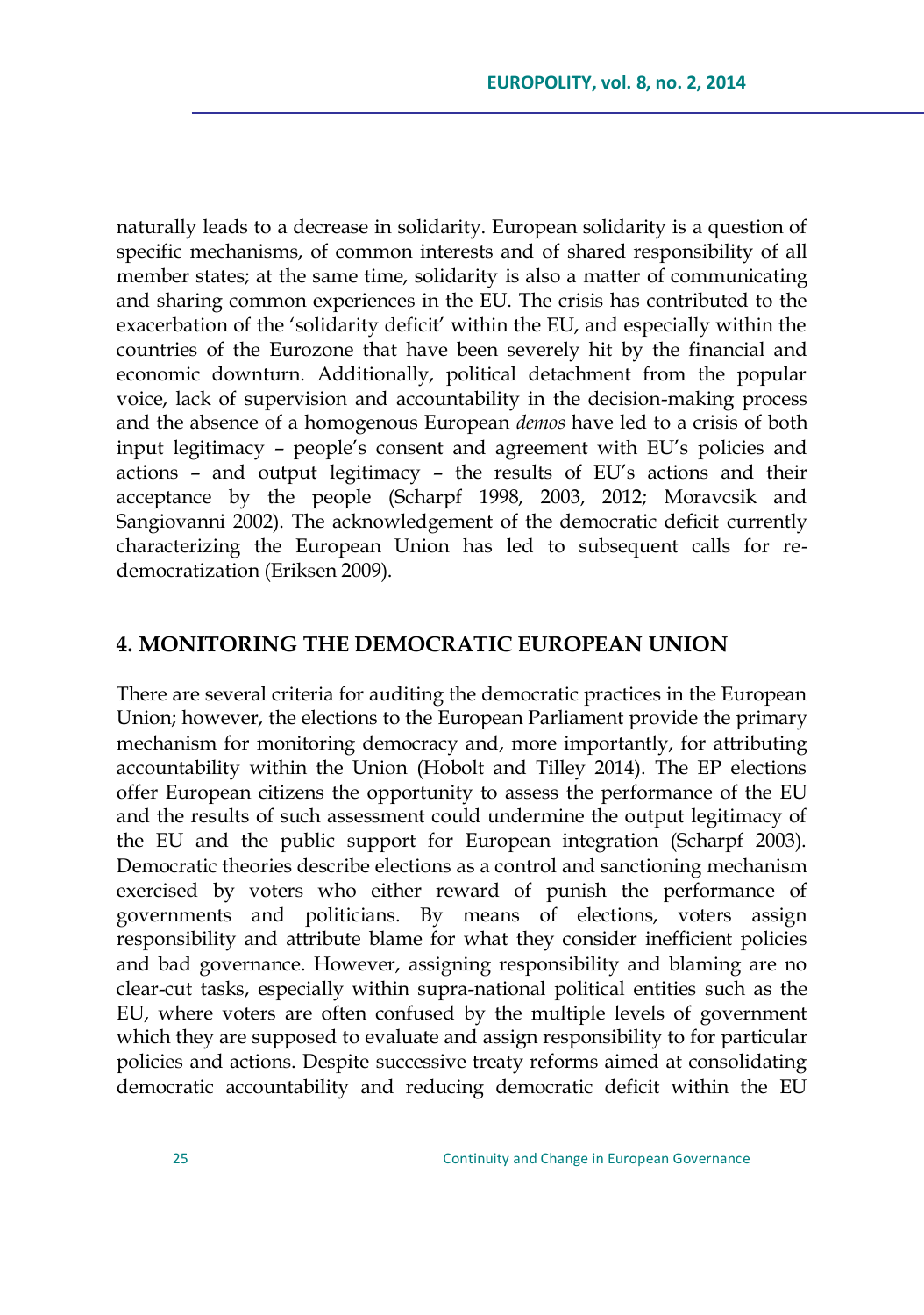(Hobolt and Tilley 2014), the quality of the democratic process is still doubted by many experts and scholars.

As far as the elections to the European Parliament are concerned, the literature in the field focuses primarily on their second order nature. In their analysis of the first direct elections to the European Parliament in 1979, Reif and Schmitt (1980) contrast second-order elections (e.g. regional, municipal, county, etc.) to first-order elections (national parliamentary elections, presidential elections), arguing that the most important aspect characterizing the former is that there is "less at stake" (1980, p. 9). Thus, not only do the EP elections fail to spark public interest in themselves, but they also fall short to motivate citizens to develop interest and engagement in EU politics (de Vreese 2009). The second order nature of the European elections raises questions with regard to the extent to which these elections actually allow voters to assign responsibility and to hold EU institutions and their leaders accountable for their performance. Hobolt and Tilley reasonably make inquiries into the possibility that the link between economic performance and electoral outcomes (the socalled economic voting) could be transferred from national to EP elections (Hobolt and Tilley 2014, 126). While economic voting is clearly important to exert democratic control, democracy is more than evaluating policy outputs in the interest of citizens (Follesdal and Hix 2006). A genuine representative democracy, which the EU apparently aspires to be, requires competition, deliberation and contestation of political leadership. The Union currently lacks such democratic tools to be used in a genuine electoral contest where both political leadership and policy performance could be contested by voters.

The recent 2014 European Parliament elections have set the scene for an indirect contestation of EU policymakers and EU leadership, which is still better than no contestation at all. For the first time in the history of European elections, voters had an indirect say in the election of the President of the EC, the executive body of the Union, the main institution responsible for the performance of the EU. The candidates were nominated by the major political parties and alliances in the EP and their electoral success depended indirectly on the Europeans' vote for those parties and alliances.

Thus, contrary to previous elections, during this year's round, there has been electoral contest for political leadership at the European level. Five nominees have entered the race for the presidency of the EC. In what follows, we analyze the three debates between the five candidates to the Presidency of the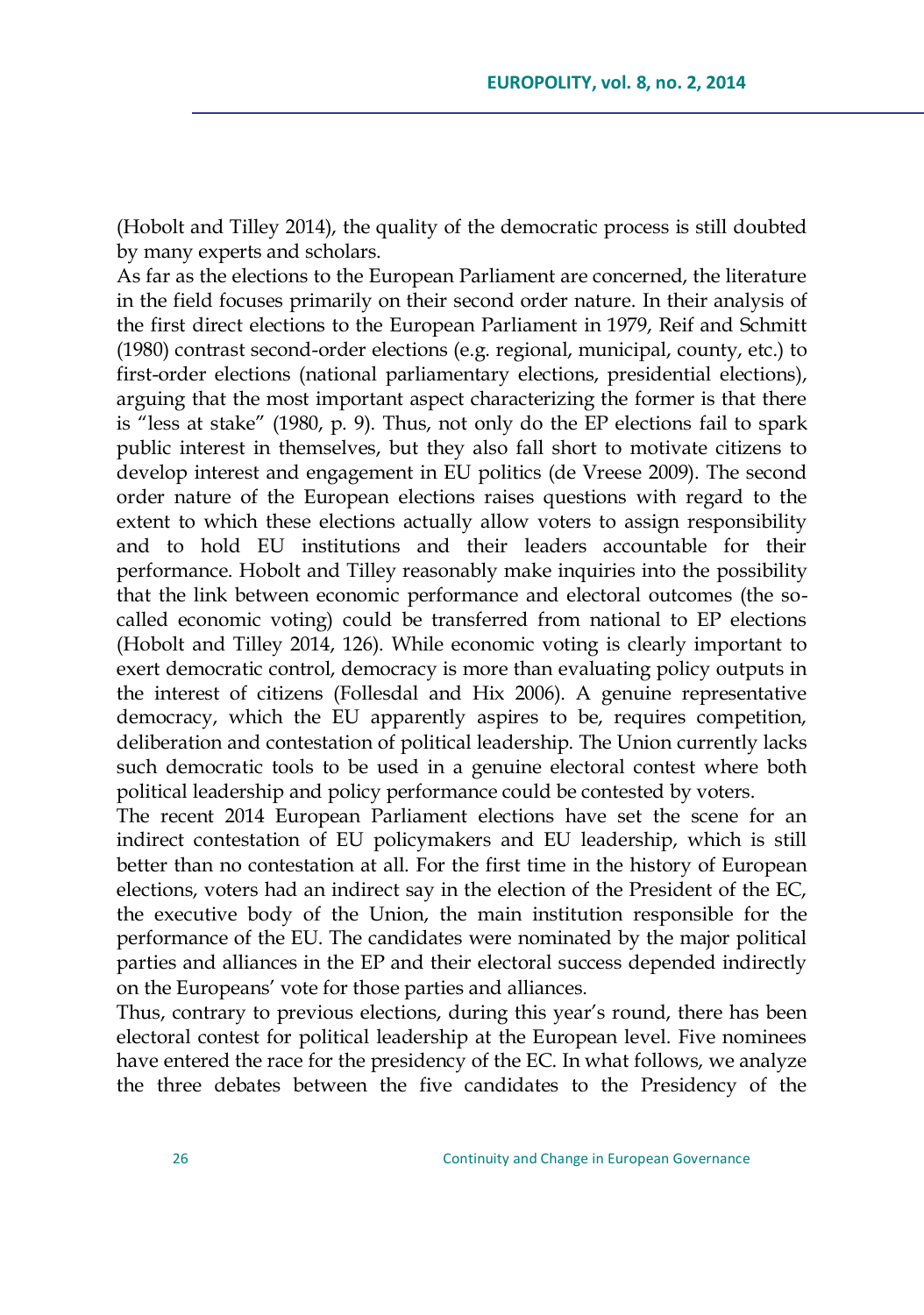European Commission. We particularly focus on the scenarios for Europe proposed by three of the five debaters and examine their proposals against the possible models of the European Union discussed in the literature (federal state, intergovernmental organization, a special type of multi-level governance, etc.).

# **5. THE FUTURE OF EUROPE SEEN BY CANDIDATES TO THE EC PRESIDENCY IN THE 2014 ELECTIONS**

In an attempt to bolster voter turnout, the official run-up slogan of the 2014 European elections read "This time is different!". For the first time in the history of the EP elections, Europe's political parties proposed their candidates for the European Commission presidency ahead of the citizens' vote and governments' proposals, with the intention to change the general perception that European elections are second-order elections. This move is certainly an indication of an increasing quality in European democracy. It sets the scene for genuine political contest over different leadership visions for Europe and over competing political agendas. Despite being the first exercise of democratic contestation and deliberation of political leadership within the EU, the race to EC presidency did not lack heated debates over the direction the European Union should take and the most appropriate policy agenda that it should have. Given the context outlined in the previous sections of this paper, we have focused on the solutions that the politicians who entered the race have put forward to solve the pressing issue of the EU's lack of strategic vision for the future. We have analyzed three electoral debates held in April and May 2014, in different member states.

#### 5.1. The debates and the candidates

For methodological reasons, we have analyzed only the contributions of three of the five candidates in the race for President of the European Commission, namely Jean-Claude Juncker, proposed by the European Popular Party, Martin Schulz, whose candidature was supported by the Party of European Socialists and Guy Verhofstadt, nominated by the Alliance of Democrats and Liberals for Europe Group. There were three other candidates that were screened out of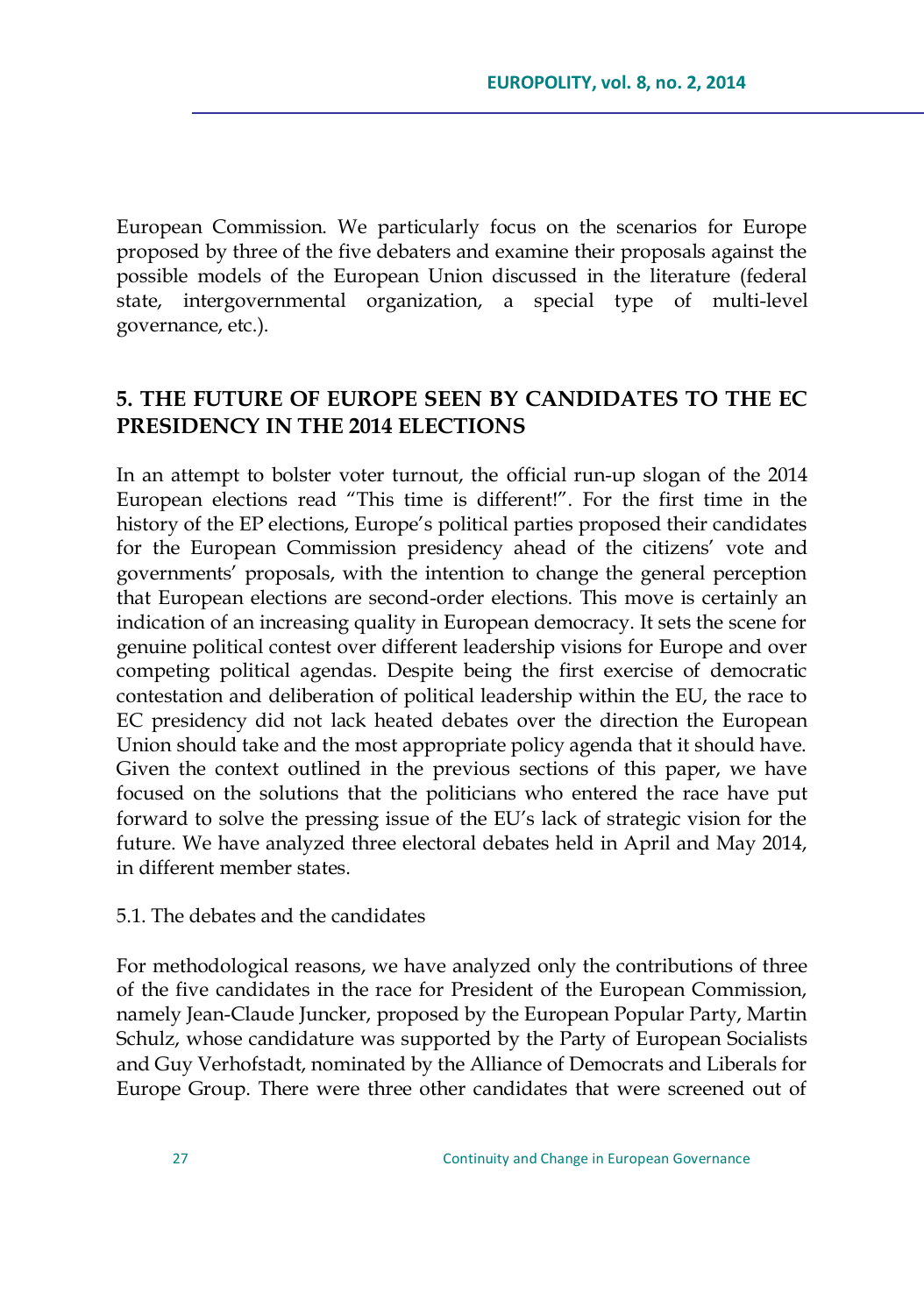our analysis for different reasons: first, Alexis Tsipras, candidate of the Party of the European Left, who only used Greek in the debates, which made it impossible for us to follow his arguments. Second, we also excluded Ska Keller and Jose Bove's contributions from the analysis. They were both nominated by the European Green Party, a rather bizarre approach, considering that the position was originally designed to be filled by only one person. Furthermore, the two candidates alternated their participation to the debates, which led to different views on the future of the European Union held by two people ideally fulfilling the same leadership position.

There were three debates reuniting all candidates, which we have included in our study (there was one exception to this rule: Alexis Tsipras did not participate to the debates held in Maastricht and in Florence, respectively, but this did not impact on our findings, since his contribution was excluded from out analysis, based on the above-mentioned argument). Thus, the first electoral debate was held on April 28 in Maastricht and focused on three main themes: the European economy, crisis and growth; the future of Europe and rise of Euroscepticism; and Europe's foreign policy role. The second debate was held in Florence on May 9, 2014, and tackled topics such as: the EU's future, actions to improve EU governance, institutional challenges to the functioning of the EU, voter turnout for the EP elections, the EU's role in the globalized world. Finally, the third and last debate was held in Brussels on May 15. The main topics addressed by the candidates were: Europe's financial crisis, international affairs and Europe's social and ethical issues.

### 5.2. Three visions of the future European Union

As per rule, in their opening statements, each of the three candidates described their vision with respect to the future of the European Union. During all three encounters, they successively reinforced their views with respect to the model that the European integration should be built on. When analyzed against the established models of the European Union described in the literature, only one of the candidates has put forward a vision of Europe compatible with the federal model. Guy Verhofstadt of the ALDE Group repeatedly emphasized the need for a more integrated Europe.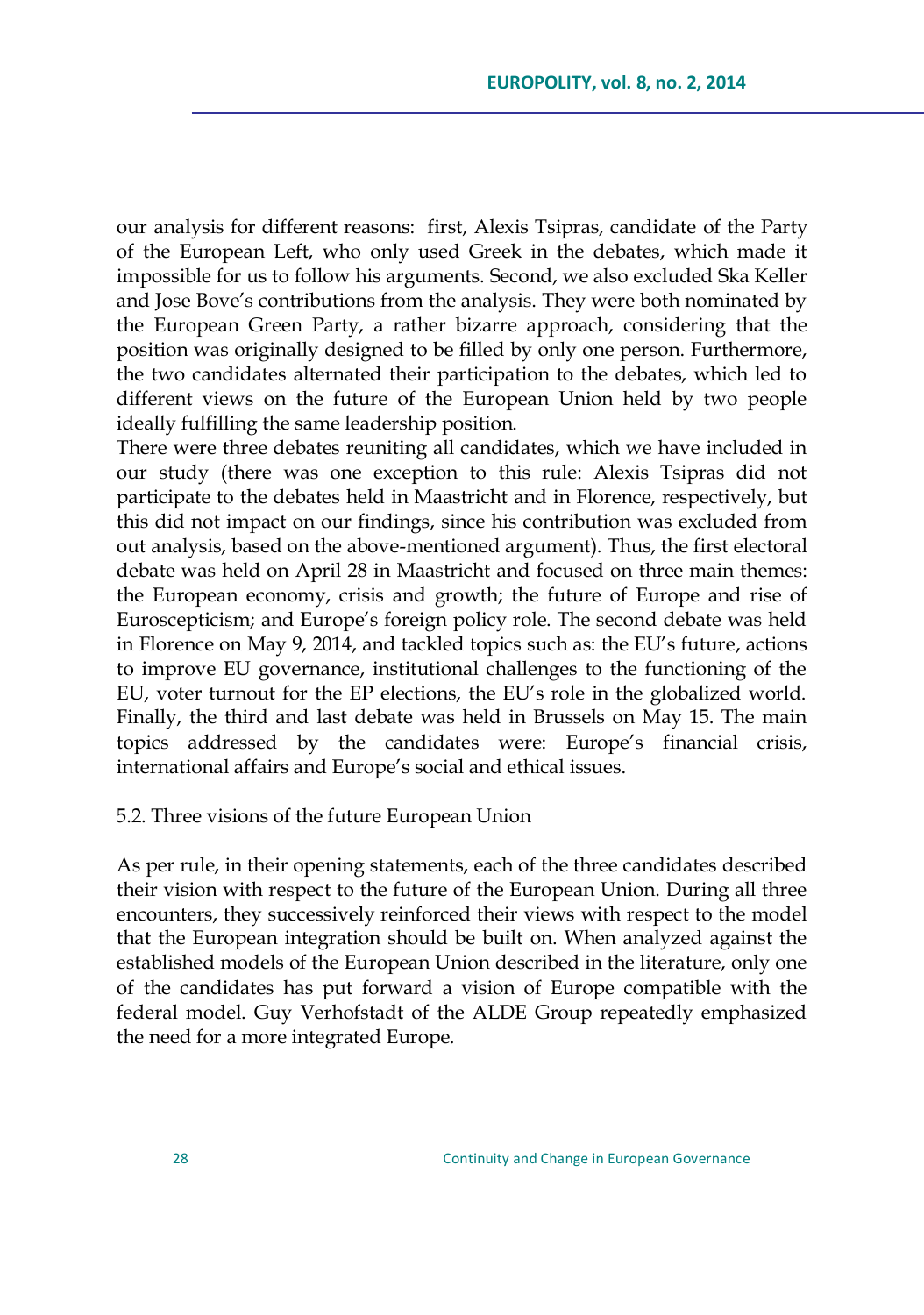―…with are with our European consistent and European Union on a crossroads. We need to make a very important choice; or the choice to go back to our nation states as some…some candidates are proposing, or to go forward in the sense of a more integrated Europe. […] We need European cooperation, we need a European Union who is stronger and can defend its model against China, against India, against the US" (Brussels Debate, 15 May 2014).

Verhofstadt envisions a Europe strong enough to compete with established and emerging economies of the world. He considers that the future of the EU is a question of choice between a limited national government-constrained agreement between member states and a strategic vision of a more integrated Europe. Interestingly, he uses a common metaphorical framing used in politics too, namely *progress is going forward*. If the Union is to perform better and become a powerful player on the world's chessboard, then it should definitely make efforts to foster economic, political, social integration.

―…I think we can only emerge from this crisis if you do a jump forward in European integration. And that is at stake in these elections. […] I think the way forward is not making EU debts, is not the status quo or saying for example that we are already outside of the crisis. […] We are still in the middle of the crisis and the way out is to do a more integrated Europe, integrating our banks, integrating our capital markets, integrating our energy markets, integrating digital services in Europe, integrating telecom. If we do that we use the scale of Europe to emerge from the crisis. What I want to do if I become the President of the Commission is what Delors did in the '90s: a new wave into the internal market so that we use the scale of Europe to emerge from this crisis and to create also companies from the size as Twitter, as Google, as Facebook who are today only American companies. Why we could not make also big European ones?‖ (Florence Debate, 9 May 2014).

By contrasting the EU to the US, Verhofstadt is reinforcing the old idea of United States of Europe as a model of consolidated federal Union. Despite the enthusiasm and the involvement that the ALDE candidate put into this view of Europe, it is unlikely that the US-inspired super federation would ever come into being. Nonetheless, it would be unfair to simply dismiss Verhofstadt's vision of a federal Europe by qualifying it overenthusiastic. In fact, the idea of a federation is not entirely new and, more importantly, this idea should not be considered as some kind of revelation that struck politicians in the context of the economic crisis. Jean Monnet is reported to have held similar views, mentioning that the goal is to produce the political union, which could be done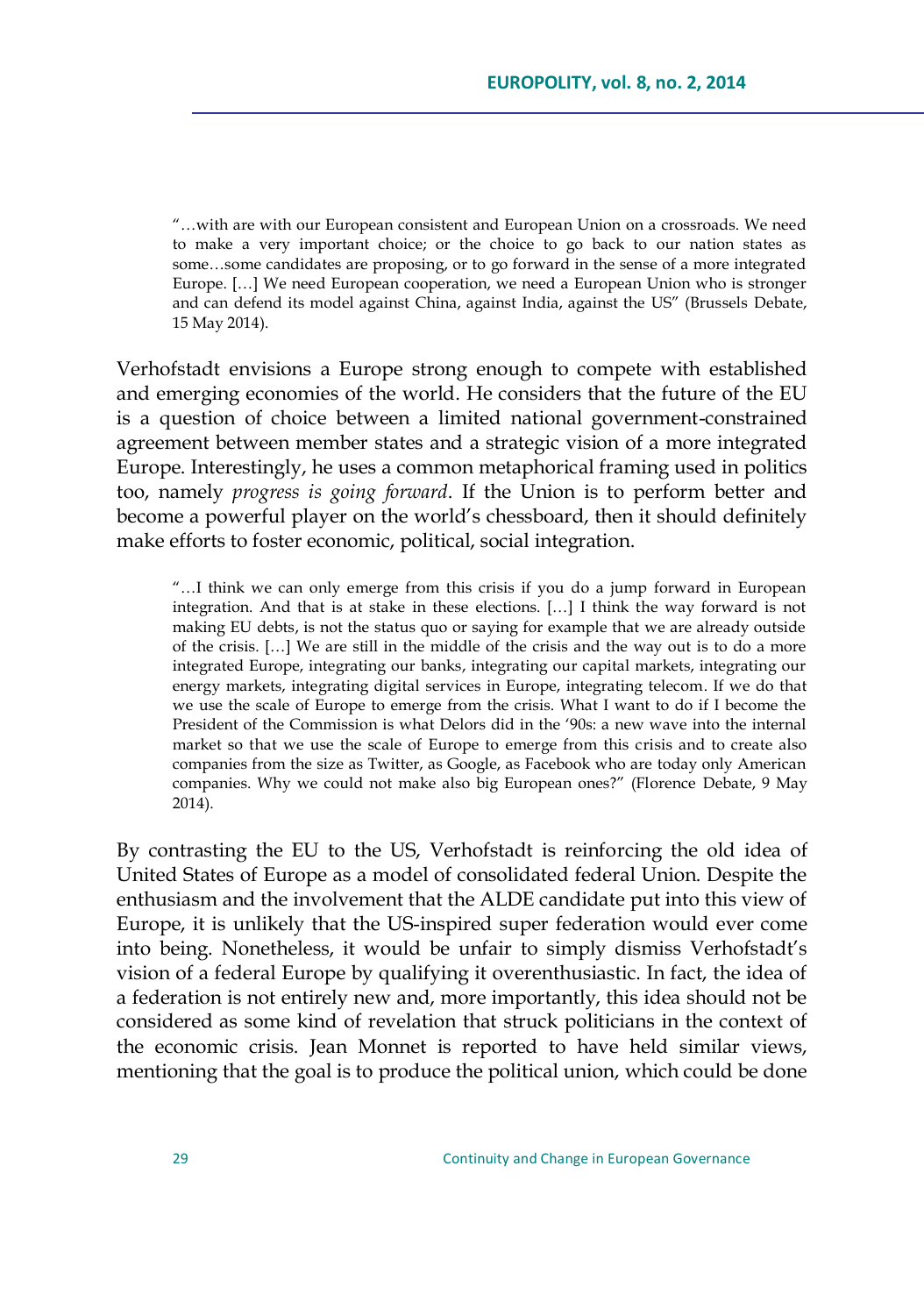via money, the European economic unity being a means to achieve the ultimate goal – EU as a self-contained political entity (Duchene 1994). A different but not entirely opposing view of the future of the EU is proposed by the socialist candidate Martin Schulz. He has almost obsessively repeated the idea that the Union should be "just and fair" and that its main goal should be combating tax evasion, tax fraud and speculating techniques in the EU.

―…in the European Union, speculators make billions of profits and don't pay taxes, but when they make billions of losses, the tax payers have to pay for them. […] Whole generations in some of the member states of our continent run the risk to pay with their life chances for a crisis that other irresponsible people have caused" (Brussels Debate, 15 May 2014).

As a German, Schulz's view of the future of Europe is tributary to the politics run in the EU and especially to the austerity measures imposed on the crisishit Eurozone countries by Chancellor Merkel. Schulz apparently makes no effort to sweeten the moral judgment that he makes when referring to countries that behaved irresponsibly during the crisis. He seems to believe that there is an economic discipline that should be enforced upon some of the member states and that this is the right way to advance the European integration.

―…the fight against tax evasion and tax fraud is one of the highest priorities; secondly, the many we get out of the fight against tax evasion and tax fraud we use to overcome the credit crunch, especially in those countries where the relaunch of economy is most difficult" (Florence Debate, 9 May 2014).

Schulz emphasizes the importance of maintaining the austerity measures where they are needed in order to impose a fiscal discipline, an idea that is rejected by Verhofstadt, who agrees with fiscal discipline, but fears the unproductive discussion surrounding the austerity measures. However, the candidate of the Party of European Socialists states that the austerity measures are unavoidable, but, at the same time, he acknowledges that these measures (especially budgetary cuts) should have been accompanied by a growth and investment strategy.

―….the combination between budgetary discipline on one hand, which is unavoidable and necessary, and strategic investment in growth and employment, that was the better way.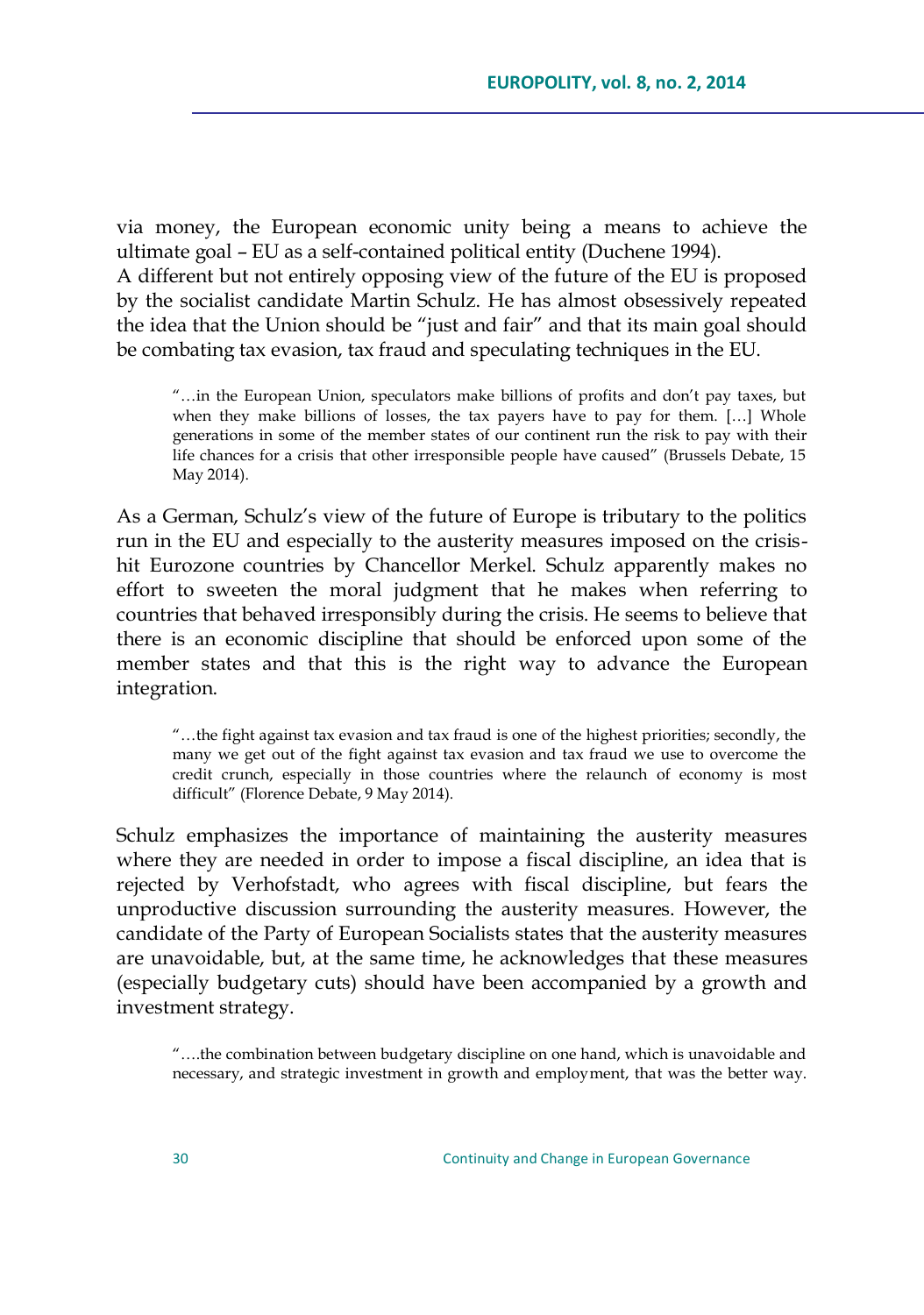[...] what we never discussed is the fight against tax evasion and tax fraud" (Brussels Debate, 15 May 2014).

The third view on the future of the European Union is more in line with defending the current status quo of the Union. It is held by the candidate nominated by the European Popular Party, Jean-Claude Juncker, who eventually won the race and became the President of the European Commission. Throughout all three debates, Juncker voiced the opinions held by people who are in favour of keeping with the current policies and actions of the Union. He holds a sort of idealistic view of a Union of solidarity, in which attention should be paid to the "big issues". Also, he is the only candidate to use both French and English in his interventions.

―…Je voudrais que l'Europe devienne solidaire ; je voudrais qu'on mette fin à la division entre Nord et Sud, qu'on remplace la dette par les idées. […] L'Europe aura un grand problème si elle s'occupe de petites choses" (Brussels Debate, 15 May 2014).

Juncker is also the only one to defend the Barroso Commission against the criticism coming from both Schulz and Verhofstadt. He reminds the two of them that they have also been part of the current functioning of the EU, and that they could have done more instead of only sanctioning the performance of the Commission.

―…the problem with this Commission (i.e. The Barroso Commission) was the leadership. The Commission cannot be the secretary to the European Council, they have to lead, it is the only institution that has the right of initiative in Europe; the only one that can put proposals on the table; we cannot ask for green light in Berlin" (Verhofstadt - Florence Debate, 9 May 2014).

―...I am the only one who can defend what has been done, because the others give the impression that they were nowhere when it came to the responses that we had to give to the crisis. I don't' think that the Commission has made major mistakes. At the very beginning of the crisis we didn't have tools and instruments to fight against the crisis and together with the Parliament, that behave responsibly, we tried to define these instruments and now we have them. What I don't like is that these instruments are an intergovernmental creation; I would have liked these instruments to be introduced in the Treaty‖ (Juncker – Florence Debate, 9 May 2014).

Juncker is pleading for a Europeanized Union, a Europe of nation states with institutions that govern, as it's already happening, through mutually agreed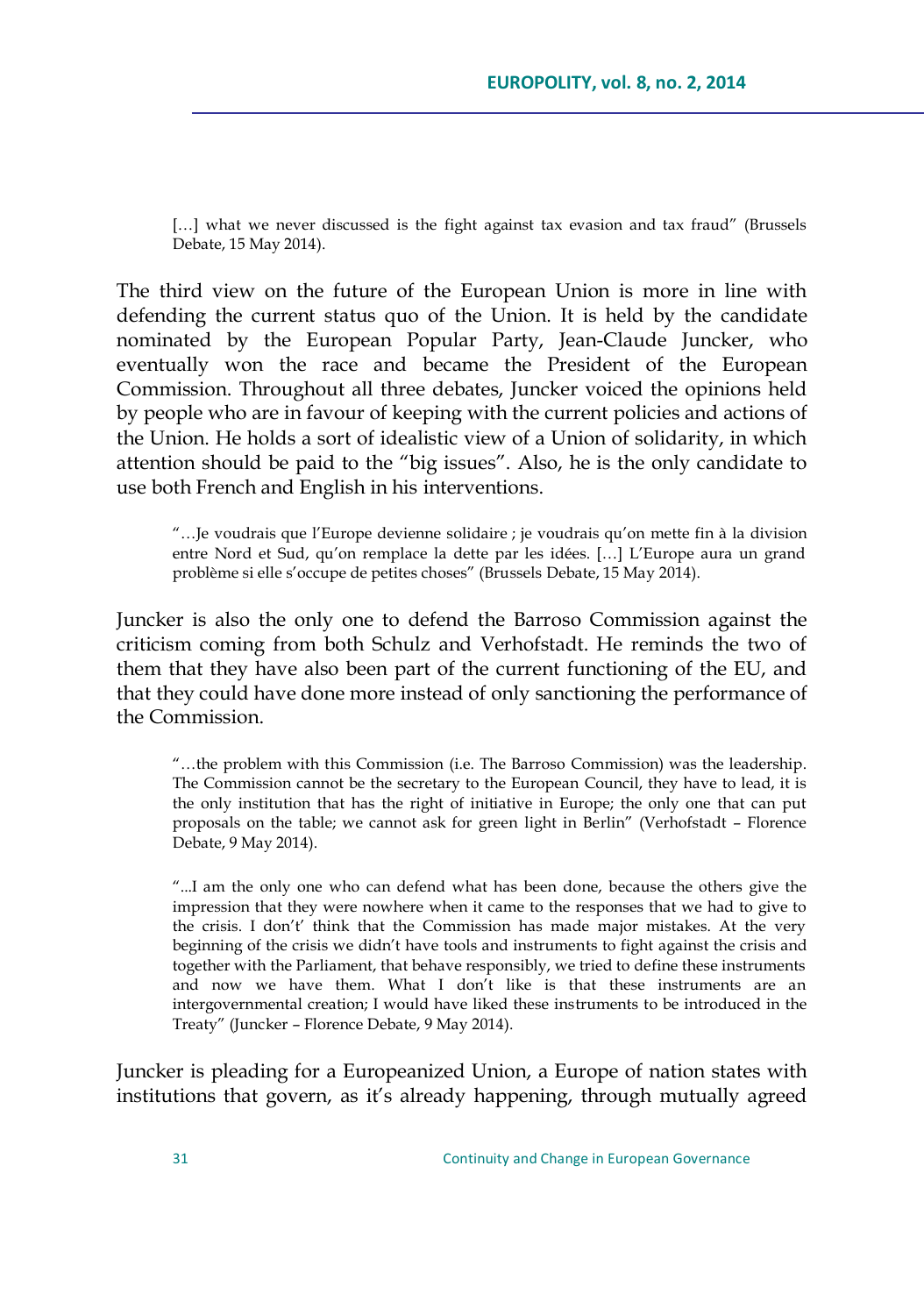treaties. He is mostly in favour of maintaining the current status quo as long as it is refined so as to ensure solidarity among citizens and member states.

### **6. CONCLUSION**

There is little doubt that the European Union is currently at a crossroads. This has been long acknowledged by European experts, politicians and more recently by the candidates to the EC presidency during the 2014 European elections. Whether openly put forward or not, Europe's lack of strategic vision is the strongest threat to the future of the European project. The alternative is grim: breaking up the Union may be more costly than keeping it together. Thus, there was hope that the 2014 EP elections will put forward a future model of the Union, a solution to the uncertainty surrounding the evolution of this project. Apparently, such hope is yet to be fulfilled since the problem of the future of the EU has been pushed farther into the…future. Meanwhile, the EU is muddling through the current status-quo.

The new algorithm used in the 2014 EP elections in order to elect the President of the European Commission has set the scene, for the first time in the history of European elections, for a genuine political contest in which different leadership visions of the EU have been proposed by the candidates who have entered the race. In this paper, we have analyzed the prospects of the European Union as viewed by three of the five politicians who fought to become President of the EC. We examined their participation to three electoral debates and found out that only one of them has strongly advocated the need for a new model of the EU. In spite of the fact that his proposal of a federal European Union similar to the United States has little support among scholars and other politicians, this was the only radically different approach to the EU and to its problems that a candidate brought to the electoral debates. The contributions of the other two candidates investigated in this paper did not include suggestions of distinct models of the Union. The socialist and the popular candidates have chosen to support and only slightly refine the current organization of the EU.

There are at least two interesting remarks that can be made on the electoral debates analyzed here. First, none of the three candidates has explored in any way an innovative vision or model of the EU worthy of implementation. They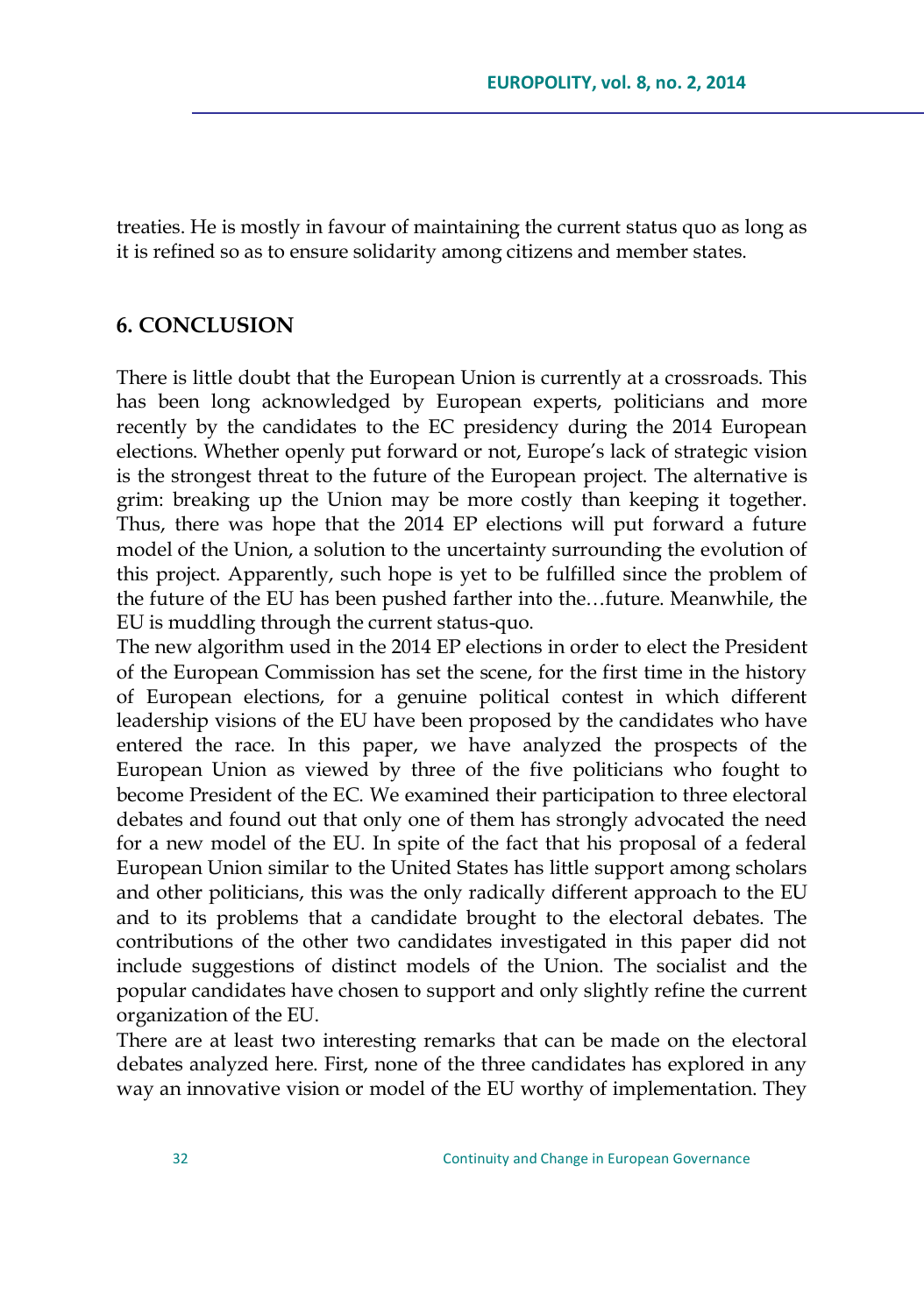all focused either on idealistic and improbable solutions (the United States of Europe), or on limited changes to the current status quo, which does not seem to be working well either. Secondly, on a positive note, these elections were the first to open the way for authentic political competition within the EU, which can only lead to an increase in the quality of democracy of the EU and, in the long run, to a more viable and widely accepted solution for the EU's lack of strategic vision.

# **REFERENCES**

- de Beus, Jos. 2010. "The European Union and the Public Sphere. Conceptual Issues, Political Tensions, Moral Concerns, and Empirical Questions." In *The Making of a European Public Sphere. Media Discourse and Political Contention,* edited by Ruud Koopmans & Paul Statham, 13-33. Cambridge University Press.
- Bohle, Dorothee. 2010. ―The crisis of the Eurozone.‖ *EUI Working Paper* RSCAS  $2010/7$ . http://cadmus.eui.eu/bitstream/handle/1814/14674/RSCAS\_2010\_77.pdf . Accessed October 10, 2014.
- Duchene, Francois. 1994. *Jean Monnet: the first statesman of interdependence*. New York: Norton.
- Eriksen, Erik O. 2009. *The Unfinished Democratization of Europe.* Oxford: Oxford University Press.
- Follesdal, Andreas, and Simon Hix. 2006. "Why there is a Democratic Deficit in the EU: A Response to Majone and Moravcsik.‖ *JCMS* 44(3): 533– 562.
- George, Stephen, and Ian Bache. 2001. *Politics in the European Union*. Oxford: Oxford University Press.
- Habermas, Jurgen. 2012. *Despre constituția Europei*. Bucharest: comunicare.ro.
- Habermas, Jurgen. 2011. ―A pact for or against Europe?‖ In *What does Germany think about Europe?* Edited by Ulrike Guérot and Jacqueline Hénard, 83-89. London: ECFR.
- Habermas, Jurgen, 2003. "Towards a cosmopolitan Europe." *Journal of Democracy* 14(4): 86-100.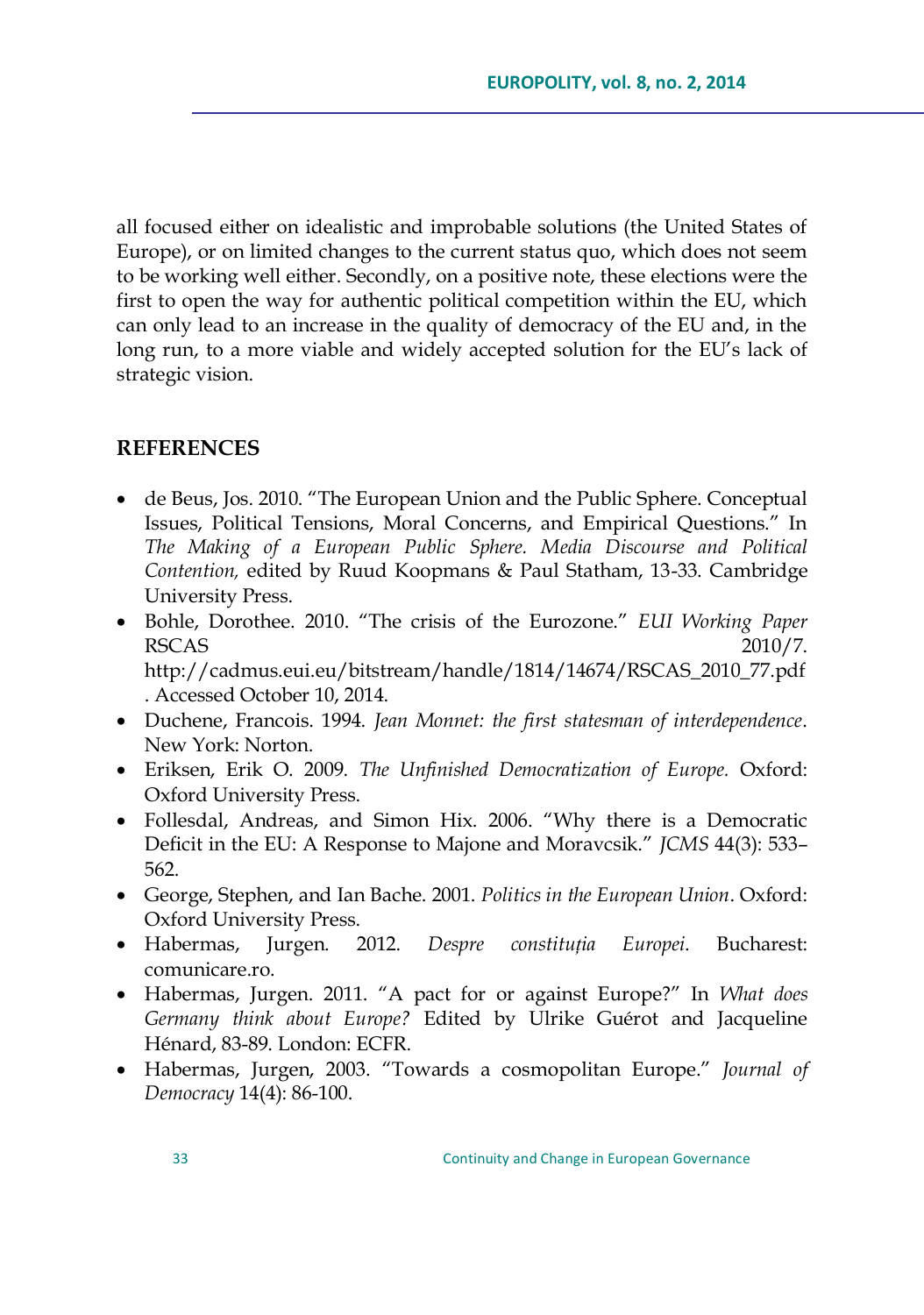- Hobolt, Sara B., and James Tilley. 2014. *Blaming Europe? Responsibility without accountability in the European Union*. Oxford: Oxford University Press.
- Jeffries, Stuart. 2010. "A rare interview with Jürgen Habermas." *Financial Times*, 30 April. http://www.ft.com/cms/s/0/eda3bcd8-5327-11df-813e-00144feab49a.html. Accessed December 11, 2012.
- Koopmans, Ruud, and Paul Statham. 2010. *The Making of a European Public Sphere*. Cambridge University Press.
- Moravcsik, Andrew. 2008. "The Myth of Europe's 'Democratic Deficit'." *Intereconomics: Journal of European Economic Policy*, November-December 2008: 331-340.
- Moravcsik, Andrew. 2002. "In Defence of the Democratic Deficit: [Reassessing Legitimacy in the European Union](http://www.princeton.edu/~amoravcs/library/deficit.pdf).‖ *Journal of Common Market Studies*. 40(4): 603-624.
- Moravcsik, Andrew, and Andrea Sangiovanni. 2002. "Die Reformierbarkeit der Demokratie. Innovationen und Blockaden.‖ In *Democracy and "Public Interest" in the European Union*, edited by Wolfgang Streeck and Renate Mainz, Frankfurt: Campus Verlag.
- Nugent, Neill. 1999. *The government and politics of the European Union*. 4th edition. Palgrave.
- Reif, Karlheinz, and Herman Schmitt. 1980. "Nine second-order national elections – a conceptual framework for the analysis of European elections results‖. *European Journal of Political Research*, 8, 3-44.
- Scharpf, Fritz W. 2012. "Legitimacy intermediation in the multilevel European polity and its collapse in the euro crisis.‖*MPIfG Discussion Paper*, No. 12/6, [http://hdl.handle.net/10419/66580.](http://hdl.handle.net/10419/66580) Accessed on January 10, 2013.
- Scharpf, Fritz W. 2003. "Problem-solving effectiveness and democratic accountability in the EU.‖ *MPIfG working paper*, No. 03/1, http://hdl.handle.net/10419/41664. Accessed on January 10, 2013.
- Scharpf, Fritz W. 1998. "Interdependence and democratic legitimation". *MPIfG working paper*, No. 98/2, http://hdl.handle.net/10419/41689, accessed on January 10, 2013.
- Trenz, Hans J., and Klaus Eder. 2004. "The Democratizing Dynamics of a European Public Sphere. Towards a Theory of Democratic Functionalism." *European Journal of Social Theory*, 7(1): 5–25.